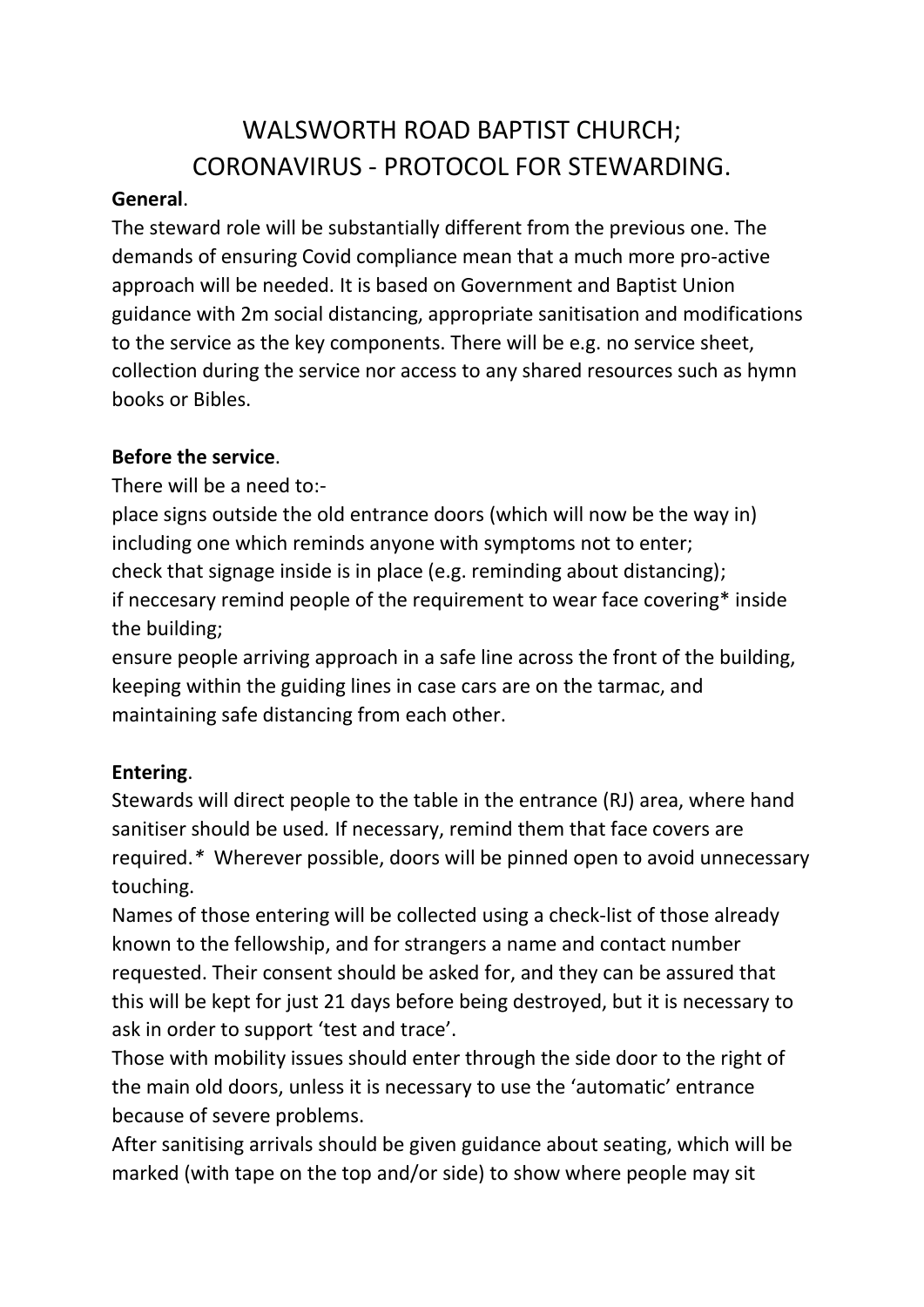safely. People should be encouraged to fill up from the front. Stewards should not compromise their own safe distancing when directing people; a church plan could be used. An individual, or a 'couple' sitting together, can safely take one marked place.

#### **Emergency – need to evacuate.**

In the event of an emergency evacuation being needed, the requirements about distancing may give way to the need for safe and swift exit. People should therefore be using the nearest available exit, and socially distance once outside the building in a place of safety. Fire marshals should take charge of this.

#### **Toilets**.

These will be open, but only one person at a time should access each area (ladies and gents).

# **Water and refreshment**.

The Kitchen area is not open because it is not possible to guarantee safety hygiene levels currently. People may bring their own water to keep cool and healthy but should use sealed cups or bottles only, not open cups.

# **End of service**.

People should be encouraged to leave the Sanctuary starting with those at the back.

Stewards should monitor the RJ room to ensure people remain safely distancing while leaving. They should be encouraged to go straight outside wherever possible, to avoid blocking the exit for others.

Face covers\* must remain in place until people are clear of the building. People should be mindful of cars moving on the tarmac outside.

# **Clearing the building**.

Stewards should replace any moveable signs previously put outside within the RJ room to one side. Doors fixed open need to be closed. Tape or marker used for queueing should also be removed. Ideally the handrails outside can be cleaned with anti-bac wipes. Sanitiser can be left in place on the table.

\* unless 'exempt' under Government guidelines.